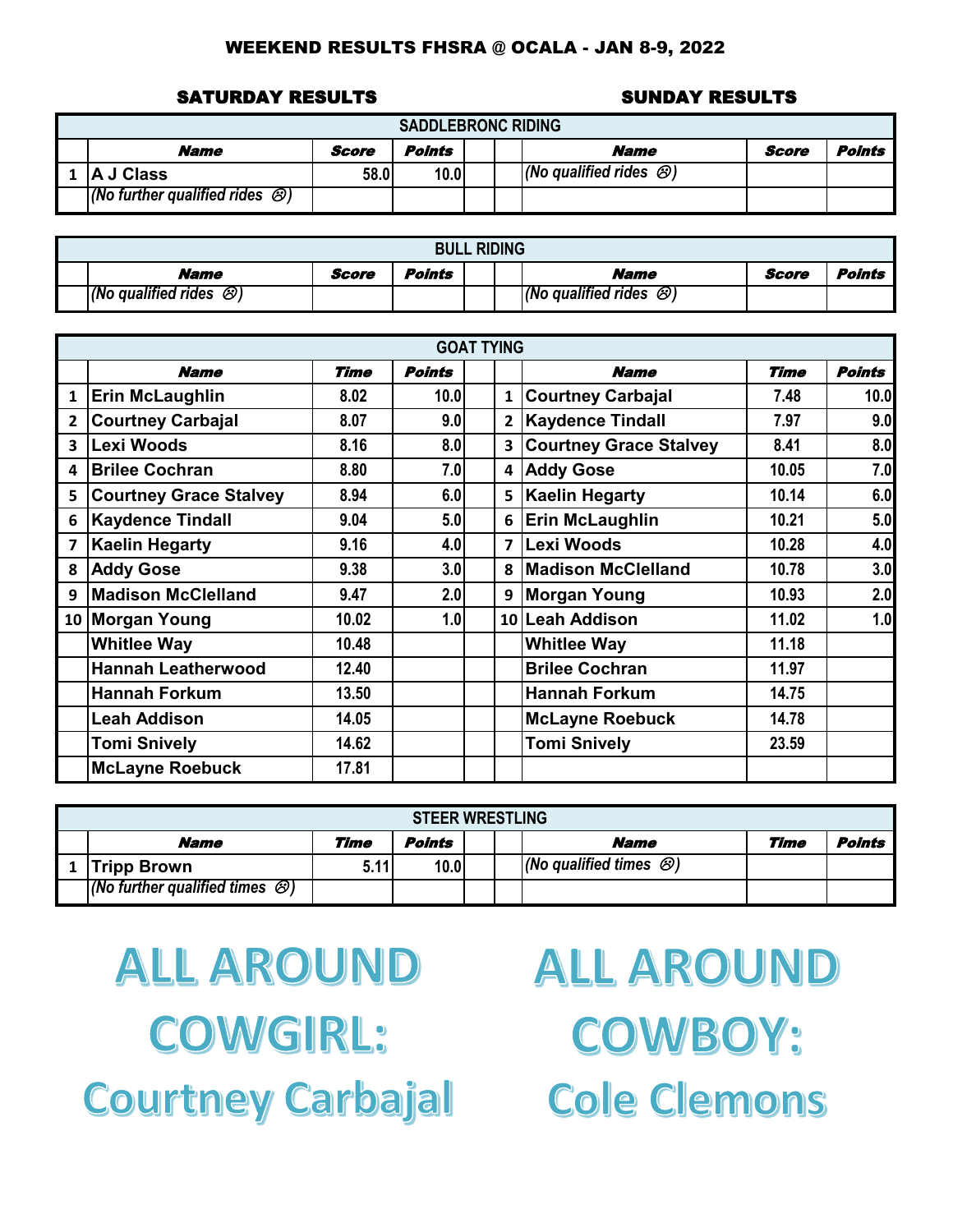|                         |                          |       | <b>BREAK-AWAY CALF ROPING</b> |                |                                             |             |               |
|-------------------------|--------------------------|-------|-------------------------------|----------------|---------------------------------------------|-------------|---------------|
|                         | <b>Name</b>              | Time  | <b>Points</b>                 |                | <b>Name</b>                                 | <b>Time</b> | <b>Points</b> |
| 1                       | <b>Addy Gose</b>         | 2.20  | 10.0                          | $\mathbf{1}$   | <b>Brilee Cochran</b>                       | 1.41        | 10.0          |
| $\mathbf{2}$            | <b>Kaydence Tindall</b>  | 2.67  | 9.0                           | $\overline{2}$ | <b>Addy Gose</b>                            | 2.42        | 9.0           |
| 3                       | <b>Courtney Carbajal</b> | 3.20  | 8.0                           | $\mathbf{3}$   | <b>Jalee Wilcox</b>                         | 2.58        | 8.0           |
| $\overline{\mathbf{4}}$ | <b>Hayden Davis</b>      | 3.51  | 7.0                           | 4              | <b>Chancey Wright</b>                       | 2.62        | 7.0           |
| 5                       | <b>Erin McLaughlin</b>   | 3.86  | 6.0                           | 5              | <b>Lacey Nail</b>                           | 2.68        | 6.0           |
| 6                       | <b>Kaelin Hegarty</b>    | 3.87  | 5.0                           | 6              | <b>Roxy Waring</b>                          | 4.06        | 5.0           |
| 7                       | <b>Shaeley Jenkins</b>   | 3.92  | 4.0                           | 7              | <b>Kelsey Kennedy</b>                       | 4.18        | 4.0           |
| 8                       | <b>Morgan Young</b>      | 4.08  | 3.0                           | 8              | <b>Morgan Barnes</b>                        | 4.66        | 3.0           |
| 9                       | <b>Carolina Sanchez</b>  | 6.02  | 2.0                           |                | (No further qualified times $\mathcal{B}$ ) |             |               |
|                         | 10 Roxy Waring           | 13.86 | 1.0                           |                |                                             |             |               |

|                         |                        |       | <b>TIE-DOWN CALF ROPING</b> |                |                                           |             |               |
|-------------------------|------------------------|-------|-----------------------------|----------------|-------------------------------------------|-------------|---------------|
|                         | <b>Name</b>            | Time  | <b>Points</b>               |                | <b>Name</b>                               | <b>Time</b> | <b>Points</b> |
| $\mathbf{1}$            | <b>Travis Staley</b>   | 9.71  | 10.0                        | $\mathbf{1}$   | <b>Cross Fulford</b>                      | 11.24       | 10.0          |
| $\overline{2}$          | <b>Carson Watford</b>  | 10.12 | 9.0                         | $\overline{2}$ | <b>Cole Clemons</b>                       | 11.75       | 9.0           |
| 3                       | <b>Cole Clemons</b>    | 10.88 | 8.0                         | 3              | <b>Travis Staley</b>                      | 12.13       | 8.0           |
| 4                       | <b>Bryce Hart</b>      | 11.91 | 7.0                         | 4              | <b>Jake McKendree</b>                     | 13.52       | 7.0           |
| 5                       | Ladd Gose              | 13.07 | 6.0                         | 5              | <b>Bryce Hart</b>                         | 14.99       | 6.0           |
| 6                       | <b>Brodey Clemons</b>  | 13.29 | 5.0                         | 6              | <b>Cayden Newsome</b>                     | 17.11       | 5.0           |
| $\overline{\mathbf{z}}$ | <b>Bryson Crawford</b> | 14.44 | 4.0                         | $\overline{7}$ | <b>Ladd Gose</b>                          | 18.56       | 4.0           |
| 8                       | <b>Cayden Newsome</b>  | 14.57 | 3.0                         | 8              | <b>Peydon Strayer</b>                     | 19.42       | 3.0           |
| 9                       | <b>Samuel Mack</b>     | 16.16 | 2.0                         | 9 <sup>1</sup> | <b>Roan Hudson</b>                        | 28.88       | 2.0           |
|                         | 10 Kaleb Bedsole       | 16.89 | 1.0                         |                | (No further qualified times $\circledR$ ) |             |               |
|                         | <b>Cross Fulford</b>   | 17.55 |                             |                |                                           |             |               |
|                         | <b>Roan Hudson</b>     | 17.55 |                             |                |                                           |             |               |

|                |                           |        | <b>BARREL RACING</b> |                |                           |        |               |
|----------------|---------------------------|--------|----------------------|----------------|---------------------------|--------|---------------|
|                | <b>Name</b>               | Time   | Points               |                | <b>Name</b>               | Time   | <b>Points</b> |
| $\mathbf{1}$   | <b>Ava Grayce Sanders</b> | 15.419 | 10.0 <sub>l</sub>    | $\mathbf{1}$   | <b>Ava Grayce Sanders</b> | 15.612 | 10.0          |
| $\overline{2}$ | Kali Holt                 | 15.665 | 9.0                  | $\overline{2}$ | <b>Kaitlyn Sims</b>       | 15.742 | 9.0           |
| 3              | <b>Kaitlyn Sims</b>       | 15.760 | 8.0                  |                | 3 Maci McDonald           | 15.933 | 8.0           |
| 4              | <b>Maci McDonald</b>      | 15.861 | 7.0                  | 4              | <b>Brilee Cochran</b>     | 15.956 | 7.0           |
| 5              | Jalee Wilcox              | 16.112 | 6.0                  |                | 5   Kali Holt             | 15.992 | 6.0           |
| 6              | <b>McLayne Roebuck</b>    | 16.280 | 5.0                  | 6              | <b>Michelle Barnes</b>    | 16.045 | 5.0           |
| 7              | Kay Redman                | 16.558 | 4.0                  | 7              | <b>Kay Redman</b>         | 16.089 | 4.0           |
| 8              | <b>Kaleigh Becton</b>     | 16.588 | 3.0                  | 8              | <b>Tannah Williams</b>    | 16.112 | 3.0           |
| 9              | <b>Emma Hite</b>          | 16.643 | 2.0                  | 9              | <b>IEmma Hite</b>         | 16.199 | 2.0           |
|                | 10 Ciara Ellison          | 16.824 | 1.0                  |                | 10 Shaeley Jenkins        | 16.286 | 1.0           |
|                | <b>Reese Arble</b>        | 16.838 |                      |                | <b>McLayne Roebuck</b>    | 16.498 |               |
|                | <b>Addy Vachon</b>        | 17.191 |                      |                | <b>Hayden Davis</b>       | 16.592 |               |
|                | <b>Lindsay Widener</b>    | 17.447 |                      |                | <b>Ema-Rae Blanchard</b>  | 16.680 |               |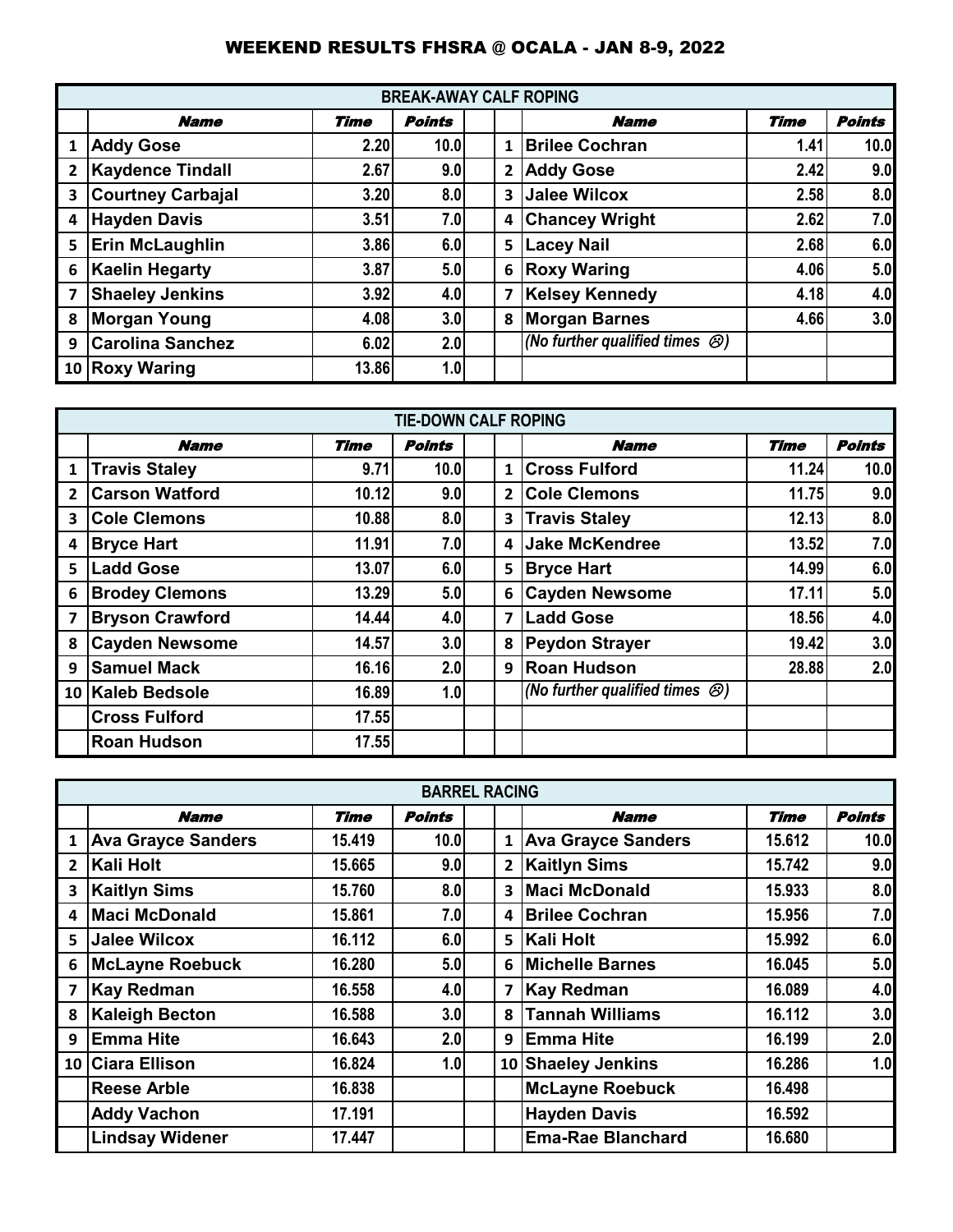|              |                           |             | <b>BARREL RACING (Continued)</b> |              |                                             |             |               |
|--------------|---------------------------|-------------|----------------------------------|--------------|---------------------------------------------|-------------|---------------|
|              | <b>Name</b>               | <b>Time</b> | <b>Points</b>                    |              | <b>Name</b>                                 | <b>Time</b> | <b>Points</b> |
|              | <b>Madison McClelland</b> | 17.503      |                                  |              | <b>Lili Lefebure</b>                        | 16.719      |               |
|              | <b>Tomi Snively</b>       | 17.505      |                                  |              | <b>Reese Arble</b>                          | 16.736      |               |
|              | Kaylee Lynn               | 18.291      |                                  |              | <b>Addy Vachon</b>                          | 16.773      |               |
|              | <b>Erin McLaughlin</b>    | 18.510      |                                  |              | <b>Lexi Woods</b>                           | 16.775      |               |
|              | <b>Ema-Rae Blanchard</b>  | 18.764      |                                  |              | <b>Erin McLaughlin</b>                      | 17.367      |               |
|              | <b>Eliza Cooper</b>       | 19.593      |                                  |              | <b>Lakin Beaty</b>                          | 17.505      |               |
|              | <b>Kylie Perra</b>        | 20.821      |                                  |              | <b>Kaylee Lynn</b>                          | 18.125      |               |
|              | <b>Ryla Bryant</b>        | 20.876      |                                  |              | <b>Casey Oliver</b>                         | 20.668      |               |
|              | <b>Casey Oliver</b>       | 21.002      |                                  |              | <b>Kylie Perra</b>                          | 20.817      |               |
|              | <b>Roxy Waring</b>        | 21.033      |                                  |              | <b>Jalee Wilcox</b>                         | 20.874      |               |
|              | <b>Michelle Barnes</b>    | 21.200      |                                  |              | <b>Sabra Manning</b>                        | 21.112      |               |
|              | <b>Lakin Beaty</b>        | 21.277      |                                  |              | <b>Roxy Waring</b>                          | 21.175      |               |
|              | <b>Tannah Williams</b>    | 21.470      |                                  |              | <b>Ciara Ellison</b>                        | 21.456      |               |
|              | <b>Ashlyn Kalb</b>        | 21.501      |                                  |              | <b>Ryla Bryant</b>                          | 21.818      |               |
|              | <b>Sabra Manning</b>      | 21.511      |                                  |              | <b>Kaleigh Becton</b>                       | 21.907      |               |
|              | <b>Brilee Cochran</b>     | 21.515      |                                  |              | <b>Tomi Snively</b>                         | 22.017      |               |
|              | <b>Kelsey Kennedy</b>     | 21.632      |                                  |              | <b>Madison McClelland</b>                   | 22.309      |               |
|              | <b>Hayden Davis</b>       | 21.763      |                                  |              | <b>Morgan Barnes</b>                        | 22.403      |               |
|              | <b>Morgan Barnes</b>      | 25.017      |                                  |              | <b>Lindsay Widener</b>                      | 22.804      |               |
|              | <b>Abbey Kinneman</b>     | 26.933      |                                  |              | <b>Kelsey Kennedy</b>                       | 26.288      |               |
|              | <b>Lili Lefebure</b>      | 27.280      |                                  |              | <b>Ashlyn Kalb</b>                          | 26.499      |               |
|              | <b>Shaeley Jenkins</b>    | 31.482      |                                  |              |                                             |             |               |
|              |                           |             |                                  |              |                                             |             |               |
|              |                           |             | <b>TEAM ROPING - HEADERS</b>     |              |                                             |             |               |
|              | <b>Name</b>               | <b>Time</b> | <b>Points</b>                    |              | <b>Name</b>                                 | <b>Time</b> | <b>Points</b> |
| $\mathbf{1}$ | <b>Cayden Newsome</b>     | 6.46        | 10.0                             | $\mathbf{1}$ | <b>Courtney Carbajal</b>                    | 8.11        | 10.0          |
| 2            | <b>Cale Tous</b>          | 6.59        | 9.0                              | $\mathbf{2}$ | <b>Owen Clemons</b>                         | 8.42        | 9.0           |
| 3            | <b>Bryson Crawford</b>    | 7.19        | 8.0                              | 3            | <b>Reese Rimes</b>                          | 8.44        | 8.0           |
| 4            | <b>Owen Clemons</b>       | 8.50        | 7.0                              | 4            | <b>Tripp Brown</b>                          | 8.79        | 7.0           |
| 5            | <b>Chancey Wright</b>     | 8.70        | 6.0                              | 5            | <b>Cayden Newsome</b>                       | 11.68       | 6.0           |
| 6            | <b>Reese Rimes</b>        | 9.36        | 5.0                              | 6            | <b>Bryson Crawford</b>                      | 13.07       | 5.0           |
| 7            | <b>Luke Kinard</b>        | 9.63        | 4.0                              | 7            | <b>Brodey Clemons</b>                       | 14.80       | 4.0           |
| 8            | <b>Tripp Brown</b>        | 9.66        | 3.0                              |              | 8   Lacey Nail                              | 17.19       | 3.0           |
| 9            | <b>Trey Weekly</b>        | 11.71       | 2.0                              |              | (No further qualified times $\mathcal{B}$ ) |             |               |
|              | 10 Courtney Carbajal      | 11.80       | 1.0                              |              |                                             |             |               |
|              | <b>Lacey Nail</b>         | 12.35       |                                  |              |                                             |             |               |
|              | <b>Cross Fulford</b>      | 14.14       |                                  |              |                                             |             |               |

**Christina Cross 39.37**